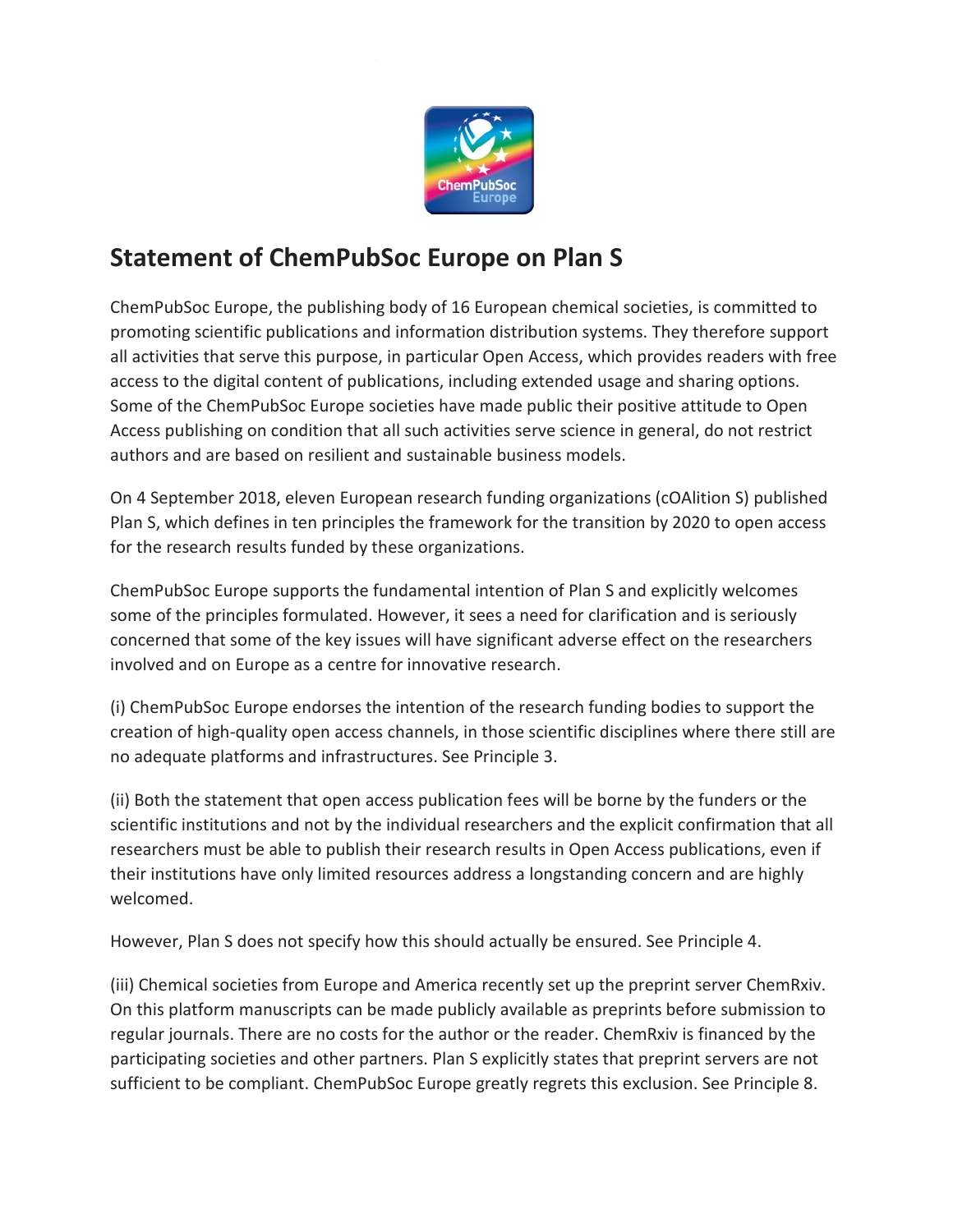(iv) The stipulation that hybrid journals (subscription journals in which authors can pay the open access publication fee) are not compatible with the Plan S principles is considered particularly critical by ChemPubSoc Europe. About 85% of all journals, including all those renowned and strictly peer reviewed journals in chemistry which are published by nonprofit societies, such as *Chemistry – A European Journal*, *Angewandte Chemie*, the *Journal of the American Chemical Society* (ACS), and *Chemical Communications*, Royal Society of Chemistry (RSC), are affected by this and are no longer available for authors bound to Plan S. This will have serious negative effects on authors, readers and the affected societies. See Principle 9.

(v) Standardization and capping of open access publishing fees will inevitably result in great economic pressure on high-quality and selective journals, whose costs per published article are necessarily higher because of their high rejection rates. In the field of chemistry, this also applies first and foremost to the journals published by chemical societies. Journals of average or even lower quality are favored by this business model and the number of so-called predatory journals will increase to the detriment of science. See Principle 5.

(vi) From a current perspective, broad international approval and participation in Plan S, especially from the research-intensive regions is not expected. The impact on the scientists concerned, or the consequences and risks for Europe as a centre for innovative research, if large parts of the global research enterprise do not participate in Plan S, are not addressed. (vii) We as ChemPubSoc Europe explicitly express our commitment to the freedom of researchers and explicitly reject mandates that oblige scientists to publish in open access journals. The exclusion of hybrid journals formulated in Plan S, the obligation to publish the work under a most liberal open license, preferably CC-BY, and the threatened sanctioning of non-compliance are major interferences with the freedom of the researcher to whom ChemPubSoc Europe cannot agree. See Principles 1, 9 and 10.

ChemPubSoc Europe appeals to Plan S supporters to incorporate its concerns and those of more than 70,000 members of the chemical societies forming ChemPubSoc Europe into future considerations and implementation plans. The legitimate aim of making scientific results freely accessible to all must not be thwarted by unintended, science-damaging consequences.

*ChemPubSoc Europe is the partnership of 16 European chemical societies with ca. 70 000 members that publishes 15 high-quality journals (hybrid or gold Open Access) and its open magazine ChemViews on ChemistryViews. It both benefits the chemical societies financially and assists in all publishing matters, thus supporting their aim to facilitate the dissemination of chemical knowledge within their (European) countries and worldwide.* 

Written by the undersigned Learned Chemical Societies of continental Europe:

• Gesellschaft Österreichischer Chemiker, Nibelungengasse 11/6, 1010 Wien, Austria